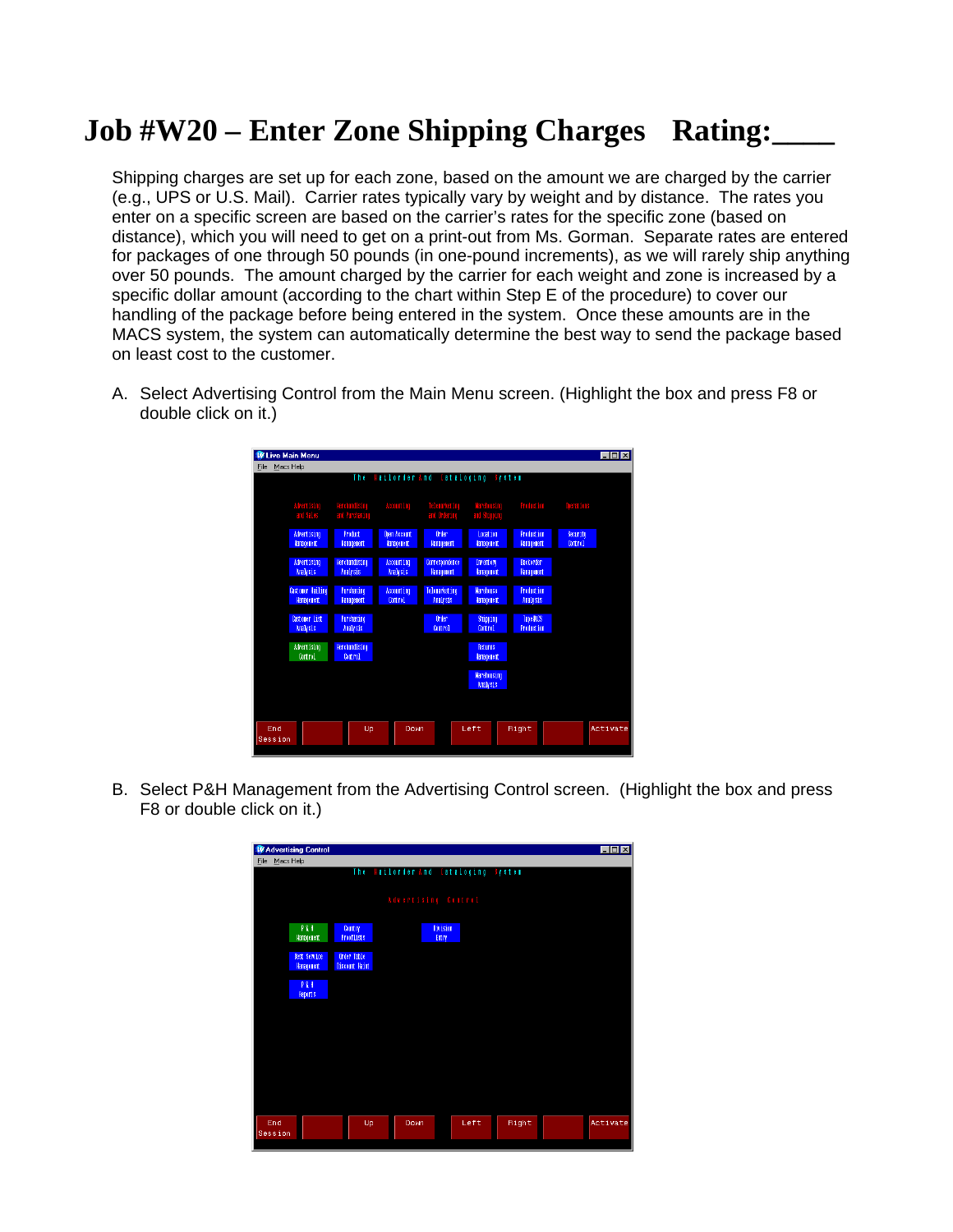## **Job #W20 – Enter Zone Shipping Charges (cont.)**

C. Select Zone Charges from the P&H Management screen. (Press F6 or double click on it.)

|                | <b>WP &amp; H Management</b> |         |                 |        |         |      | $\Box$ D $\boxtimes$ |
|----------------|------------------------------|---------|-----------------|--------|---------|------|----------------------|
| File Macs Help |                              |         |                 |        |         |      |                      |
|                |                              |         |                 |        |         |      |                      |
|                |                              |         |                 |        |         |      |                      |
|                |                              |         |                 |        |         |      |                      |
|                |                              |         |                 |        |         |      |                      |
|                |                              |         | Select Function |        |         |      |                      |
|                |                              |         |                 |        |         |      |                      |
|                |                              |         |                 |        |         |      |                      |
|                |                              |         |                 |        |         |      |                      |
|                |                              |         |                 |        |         |      |                      |
|                |                              |         |                 |        |         |      |                      |
|                |                              |         |                 |        |         |      |                      |
|                |                              |         |                 |        |         |      |                      |
|                |                              |         |                 |        |         |      |                      |
|                |                              |         |                 |        |         |      |                      |
|                |                              |         |                 |        |         |      |                      |
|                |                              |         |                 |        |         |      |                      |
|                |                              |         |                 |        |         |      |                      |
|                |                              |         |                 |        |         |      |                      |
|                |                              |         |                 |        |         |      |                      |
|                |                              |         |                 |        |         |      |                      |
|                |                              |         |                 |        |         |      |                      |
| End            | PH.                          | Sec Ctr | Country         | Postal | Zone    | Alt. | Other                |
| Session        | Routines                     | Zones   | Maint           | Zones  | Charges | SM   | Zones                |
|                |                              |         |                 |        |         |      |                      |
|                |                              |         |                 |        |         |      |                      |

D. On the new screen that appears, enter a zone number for which to enter charges. The format is an 8-digit number. The first 2 digits identify the company ( $01 = \text{Euphorium}$ ). The second 2 digits identify the shipping type (01= UPS;  $02$  = Priority Mail by USPS;  $03$  = International shipping). The third 2 digits identify the zone for that particular carrier, ranging from 01 (nearest) to 08 (farthest). The fourth 2 digits are not used and thus are 00.

|              |                                |              |              |       | LAST CHANGED BY: HGB |              |                |    | DATE: 10/29/99         |            |                    |           | TTHE: 14:08:13 |              |                                            |              |                  |    |        |
|--------------|--------------------------------|--------------|--------------|-------|----------------------|--------------|----------------|----|------------------------|------------|--------------------|-----------|----------------|--------------|--------------------------------------------|--------------|------------------|----|--------|
| No           | PH-SH-ZH-PG 01020200<br>Charge |              | Mg Charge Mg |       | Charge               | Mo           | Charge         |    | Meight by Zone Charges |            |                    |           |                |              | Ng Change Ng Change Ng Change Ng Change Ng |              | Charge Mg Charge |    |        |
| 81           | 6.93                           | $\mathbf{R}$ | 6.99         | G     | 7.07                 | $\mathbf{M}$ | $7.19\%$       |    | 7.32                   | $\sqrt{6}$ | 8,46               | <b>ID</b> | 8.60           | $\mathbf{B}$ | 8.73                                       | $\mathbf{0}$ | 8.86             | 10 | 8.99   |
| $\mathbf{H}$ | $10.12 \quad 12$               |              | $10.25$ 13   |       | 10.37 14             |              | 10.48          | 15 | $10.58$ 16             |            | $10.67$ 17         |           | $10.75 - 18$   |              | 10.84 19                                   |              | 10.94 20         |    | 11.06  |
| 21           | 11.1722                        |              | 11.30 23     |       | 11.43 24             |              | 11.56 25       |    | 11.69 26               |            | $11.82 + 27$       |           | 11.95 28       |              | 12.03                                      | 29           | $12.21 - 30$     |    | 12.34  |
| 31           | 12.47                          | 32           | $12.60$ 33   |       | $12.73$ 34           |              | $12.35 \t{35}$ |    | $12.97 - 36$           |            | 18 . B             | 37        | $13.21$ 38     |              | $13.33 \t39$                               |              | $13.44 - 40$     |    | 13 .SS |
| 41           | 18.BB                          | 42           | 情度           | $-43$ | 13.88 44             |              | 13.98          | 45 | $14.07 - 46$           |            | $14.15$ $qT$       |           | 14.23 48       |              | 14.31 49                                   |              | $14.39 + 50$     |    | 14     |
| 51           | 0.0052                         |              | $0.00 - 53$  |       | $0.00 - 54$          |              | $0.00 - 55$    |    | 0.0056                 |            | 0.00 <sub>57</sub> |           | 0.0068         |              | $0.00 - $9$                                |              | $0.00 - 60$      |    | n.m    |
| 81           | $0.00 - 62$                    |              | $0.00 - 63$  |       | $0.00 - 64$          |              | $0.00 - 65$    |    | n.m                    | 66         | $0.00 - 67$        |           | 0.00           | 68           | 0.00                                       | 69           | $0.00 - 70$      |    | n.m    |
| 71           | $0.00$ 72                      |              | $0.00$ 73    |       | $0.00 - 74$          |              | $0.00$ 75      |    | $0.00 - 76$            |            | $0.00$ $m$         |           | 0.0078         |              | $0.00$ 79                                  |              | $0.00 - 80$      |    | 0.00   |
| 81           | $0.00 - 82$                    |              | $0.00 - 83$  |       | $0.00 - 84$          |              | $0.00 - 85$    |    | $0.00 - 86$            |            | $0.00 - 87$        |           | $0.00 - 88$    |              | $0.00 - 39$                                |              | $0.00 - 90$      |    | n.m    |
| 91           | $0.00 - 92$                    |              | $0.00 - 93$  |       | $0.00 - 94$          |              | m.m            | 95 | . N. MI                | 96         | n.m                | 97        | 0.00           | 98           | $0.00 - 99$                                |              | n.m              | m  | n. m   |
|              |                                |              |              |       |                      |              |                |    |                        |            |                    |           |                |              |                                            |              |                  |    |        |